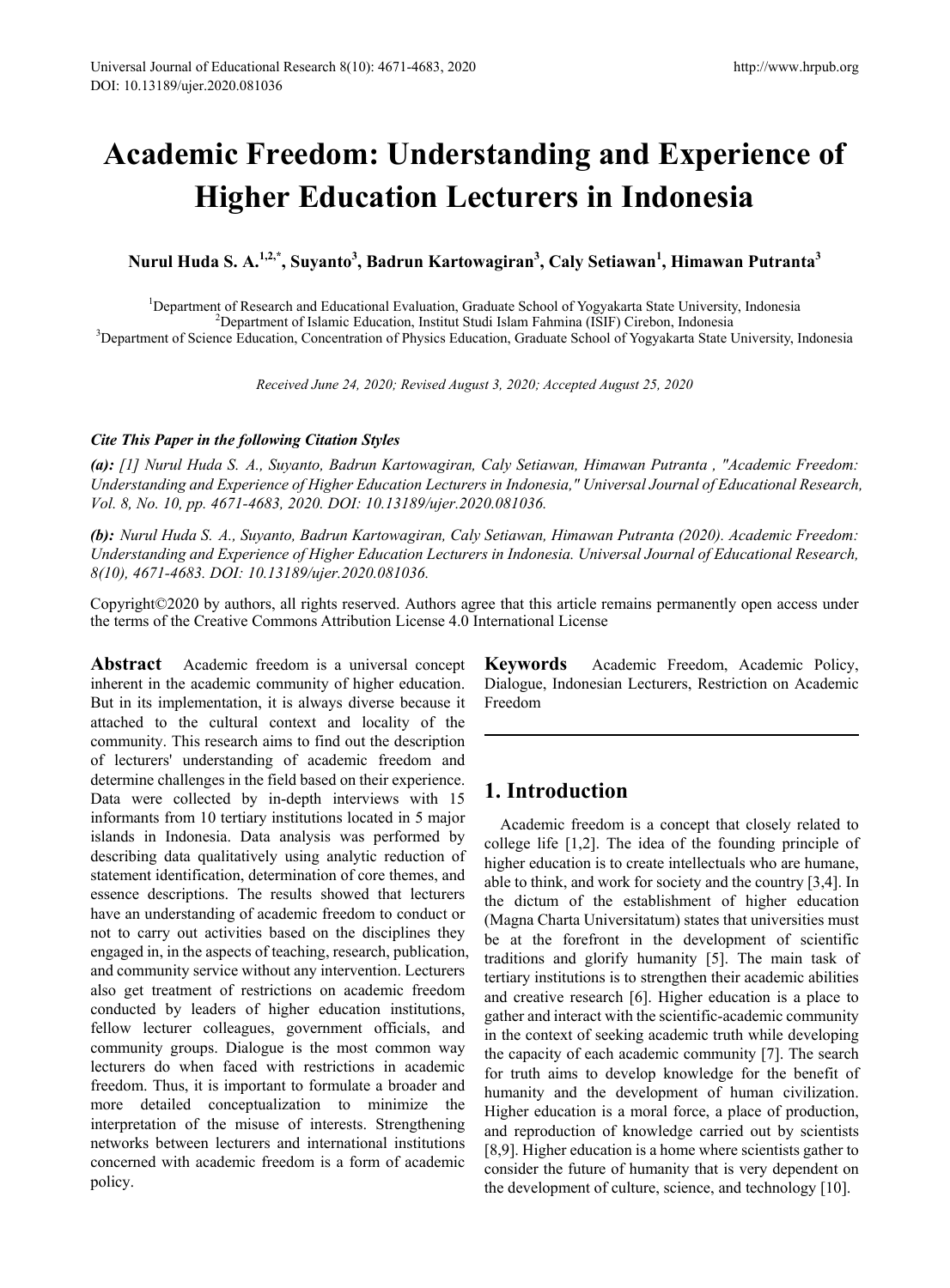Academic freedom is a core value of higher education. Academic freedom is a source of protection inherent in academics [11]. However, it is important to understand that academic freedom is different from other professional work. Academic freedom is the freedom of an academic to study and conclude by his scientific field, and disseminate it in learning forums, academic forums, and publications without interference from political, religious, and institutional authorities where academics work [12]. Academic Freedom is the basis and prerequisites for higher education development [13]. Therefore, academics need absolute freedom of thought to advance knowledge, freedom to conclude and publish research results, and educate students or the public to think critically without interference from any party [14]

In this context, becoming an academic has a different construction from other professions. Conceptually, academic freedom is very general, making it possible to be understood in a variety of ways, even giving rise to various interpretations and debates [4]. There are various interpretations of academic freedom from the absence of any restrictions at all; others see academic freedom as involving no restrictions, but with clear academic responsibilities. Some define academic freedom by referring to individual and institutional freedom. Academic freedom is also interpreted as something inherent in academics, not inherent in tertiary institutions [15]. Such differences must lead to greater clarity, accuracy, and completeness in debates. The debate occurred because of the lack of clarity and consistency about what academic freedom means [16]. One of the fundamental weaknesses of the debate on academic freedom is the lack of empirical data on how academics understand the meaning of academic freedom. The first research of researchers' opinions on academic freedom is implemented in Australia and so far, there seems to be no such research [17].

However, because the concept of academic freedom is very loose, the most appropriate way of understanding is not as an abstract universal principle, but as a concrete university practice that occurs in certain relational environments [18]. Academic freedom is currently in a formidable challenge globally, so it takes a struggle so that academic life stays alive [19]. Historically, academic freedom since the beginning of tertiary institution civilization is not easy to uphold, not least sacrifice lives, imprisonment, dismissal, ban, ban, even must become an immigrant [20]. Currently, the threat of academic freedom occurs in 60 countries in the world spread across all continents of the world [21]. This real threat can only be solved if academics, universities, professional associations, and potential international bodies gather, to protect academic freedom.

In this context, tertiary institutions have laws that directly refer to higher education academic freedom, namely Constitution Number 12 of 2012 concerning Higher Education, Constitution Number 14 of 2005 concerning Teachers and Lecturers, and Constitution Number 20 of 2003 on the National Education System [22-24]. Even though it has a strong normative foundation, the practice is still full of restrictions and threats. In the period 2014-2016, there was 18 times the threat of academic freedom, in 13 major universities in Indonesia [25]. Throughout 2019, there were also 6 types of violations of academic freedom in the form of killings in mass actions, persecution, death threats, criminalization, an improper lawsuit on lecturers, dissolution of the student press, and suspension of lecturers and students [26]. Based on various incidents of threats to academic freedom, there are several attitudes of universities carried out; first, put up a fight and dialogue with parties who disagree, with very good results, the event can still be held though. Second, engage in dialogue and resistance, but the results fail. In almost all cases, the threat ends with the defeat of the college. Third, universities are subject to pressure and the threat of academic freedom, without taking any resistance [27]. Therefore, two things are very important and become the focus of this research. First, the very general concept of academic freedom gives rise to diverse interpretations. However, empirical academic studies based on academics' understanding of academic freedom are still very rare. Second, violations and threats to academic freedom occur massively in 60 countries in the world, including Indonesia. This research will focus on how lecturers understand about academic freedom, and how they have experience limiting academic freedom and strategies so that academic freedom keep maintained.

#### **1.1. Research Problem**

The task of higher education can only be carried out properly if academic freedom guaranteed. Academic freedom is the right to freedom in teaching and discussing, researching, disseminating, and publishing research results. However, the general concept of academic freedom causes various interpretations potential and instead becomes a tool to silence the academic freedom of academics. Therefore, the most appropriate way to understand academic freedom is not as an abstract universal principle, but as a concrete university practice that occurs in certain relational environments, especially empirical research on academic freedom understood by academics itself is very rare [4]. Thus, empirical research on the understanding of academics about academic freedom is very important. Tracing the experience of academics who have restrictions in carrying out academic freedom is also very relevant. Tracing the empiric understanding and experience that is reflected is very interesting, how the understanding of academic freedom, when confronted with the reality of experience, has restrictions in carrying out academic freedom.

#### **1.2. Research Questions**

Academic freedom is a necessity and right inherent in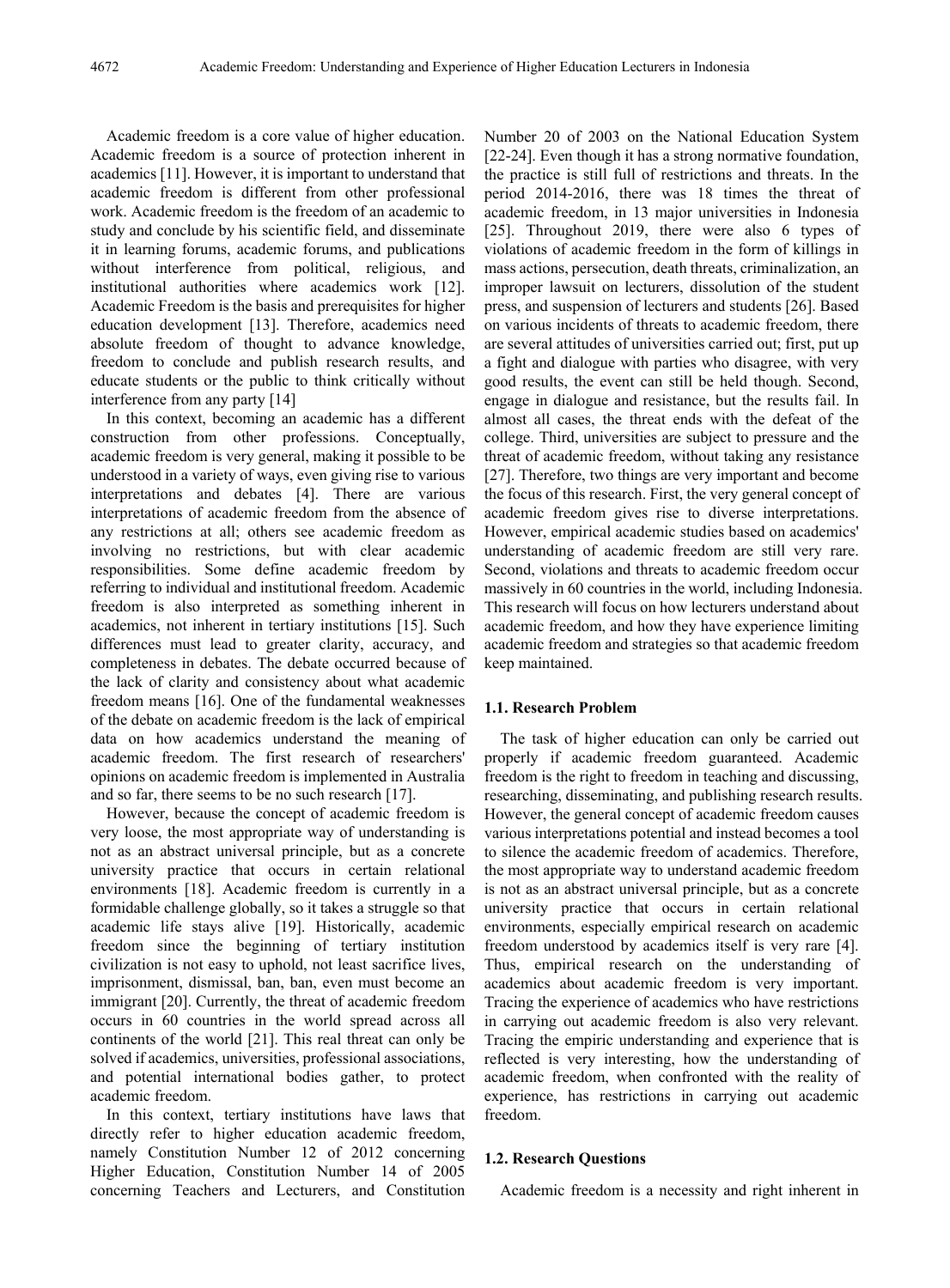academics. However, in reality, academic freedom continues under a broad threat. One reason is the universal and global concept of academic freedom, so it is open to diverse interpretations. Therefore, this research will explore the understanding of academic freedom and experiences that have restrictions in carrying out academic freedom. This research will answer the following research questions.

- 1. What is the understanding of lecturers about academic freedom?
- 2. How does experience encounter restrictions in exercising academic freedom?
- 3. What practical strategies are considered important so that academic freedom maintained?

#### **1.3. Research Focus**

This phenomenological research is focused on exploring lecturers' understanding of academic freedom; an experience he has about limiting academic freedom and strategies took so that academic freedom is maintained.

# **2. Materials and Methods**

#### **2.1. General Background**

This research is qualitative research using a phenomenological approach [28] or transcendental phenomenology [29]. This research was conducted to explore information about lecturers' understanding of academic freedom. Specifically, this research aims to gain an in-depth understanding of how lecturers interpret and interpret academic freedom. Second, exploring the experience of lecturers has obstacles in carrying out academic freedom, and what practical strategies they do so that academic freedom keeps maintained. This research was conducted for 5 months from January to May 2020. This research is expected to be the basis for the formulation of a more empirical and contextual concept of academic freedom. It hoped that this concept would easily be understood, not only by academics but also by other parties with an interest in the academic world. Therefore, academic freedom can be implemented and can minimize the existing obstacles.

#### **2.2. Participant**

The research participants were lecturers from 10 tertiary institutions (6 public and 4 private) in five major islands in Indonesia Java, Sumatra, Sulawesi, Kalimantan, and Papua. The number of informants numbered 15 people, with female numbering 6 and male numbering 9. The research participants were 15 people based on the phenomenon of exploration design could do on heterogeneous participants' among 3 to 15 people [28]. Meanwhile, the characteristics of the profile of respondents involved in this research can be shown in the following Table 1.

| Name          | Gender       |        |              |             |
|---------------|--------------|--------|--------------|-------------|
|               | Male         | Female | <b>Total</b> | Institution |
| AK            | 1            |        | $\mathbf{1}$ | $HE-1$      |
| BR            |              | 1      | $\mathbf{1}$ | $HE-1$      |
| $\mathrm{CK}$ | $\mathbf{1}$ |        | $\mathbf{1}$ | $HE-2$      |
| DK            | $\mathbf{1}$ |        | $\mathbf{1}$ | $HE-2$      |
| $\rm ER$      |              | 1      | $\mathbf{1}$ | $HE-3$      |
| FK.           | $\mathbf{1}$ |        | $\mathbf{1}$ | $HE-4$      |
| GR            |              | 1      | $\mathbf{1}$ | $HE-4$      |
| HK            | 1            |        | $\mathbf{1}$ | $HE-5$      |
| IR            |              | 1      | 1            | $HE-6$      |
| JK            | 1            |        | $\mathbf{1}$ | $HE-7$      |
| <b>KR</b>     |              | 1      | 1            | $HE-7$      |
| LK            | 1            |        | 1            | $HE-8$      |
| MR            |              | 1      | $\mathbf{1}$ | $HE-8$      |
| NK            | 1            |        | $\mathbf{1}$ | HE-9        |
| OK            | $\mathbf{1}$ |        | $\mathbf{1}$ | $HE-10$     |
| <b>Total</b>  | 9            | 6      | 15           | 10          |

**Table 1.** Profile of Participants from Five Major Islands in Indonesia

All participants in this research were disguised under their respective names; AK, BR, CK, DK, ER, FK, GR, HK, IR, JK, KR, LK, MR, NK, and OK. The tenth universities in this research were also disguised as HE-1, HE-2, HE-3, HE-4, HE-5, HE-6, HE-7, HE-8, HE-9, and HE-10. The purpose of the disguised identity is to protect research participants and ensure the confidentiality of information shared and anonymity [28,30]. The selection of the ten tertiary institutions as a sample is because the ten tertiary institutions are spread across five major islands in Indonesia that have geographical, ethnic, and religious diversity. Meanwhile, the profile of tertiary institutions used in this research cab be shown in Table 2.

**Table 2.** Profile of Universities from Five Major Islands in Indonesia

| Name            | <b>Status</b> | <b>Geographical Location</b> |  |
|-----------------|---------------|------------------------------|--|
| $HE-1$          | State         | Java                         |  |
| $HE-2$          | State         | Java                         |  |
| $HE-3$          | Private       | Java                         |  |
| $HE-4$          | Private       | Java                         |  |
| $HE-5$          | State         | Java                         |  |
| $HE-6$          | <b>State</b>  | Sulawesi                     |  |
| $HE-7$          | State         | Kalimantan                   |  |
| $HE-8$          | Private       | Sumatra                      |  |
| $HE-9$<br>State |               | Sumatra                      |  |
| $HE-10$         | Private       | Papua                        |  |

#### **2.3. Instruments and Procedures**

Data collection in this research was carried out through interviews. Interviews are conducted in the duration of 45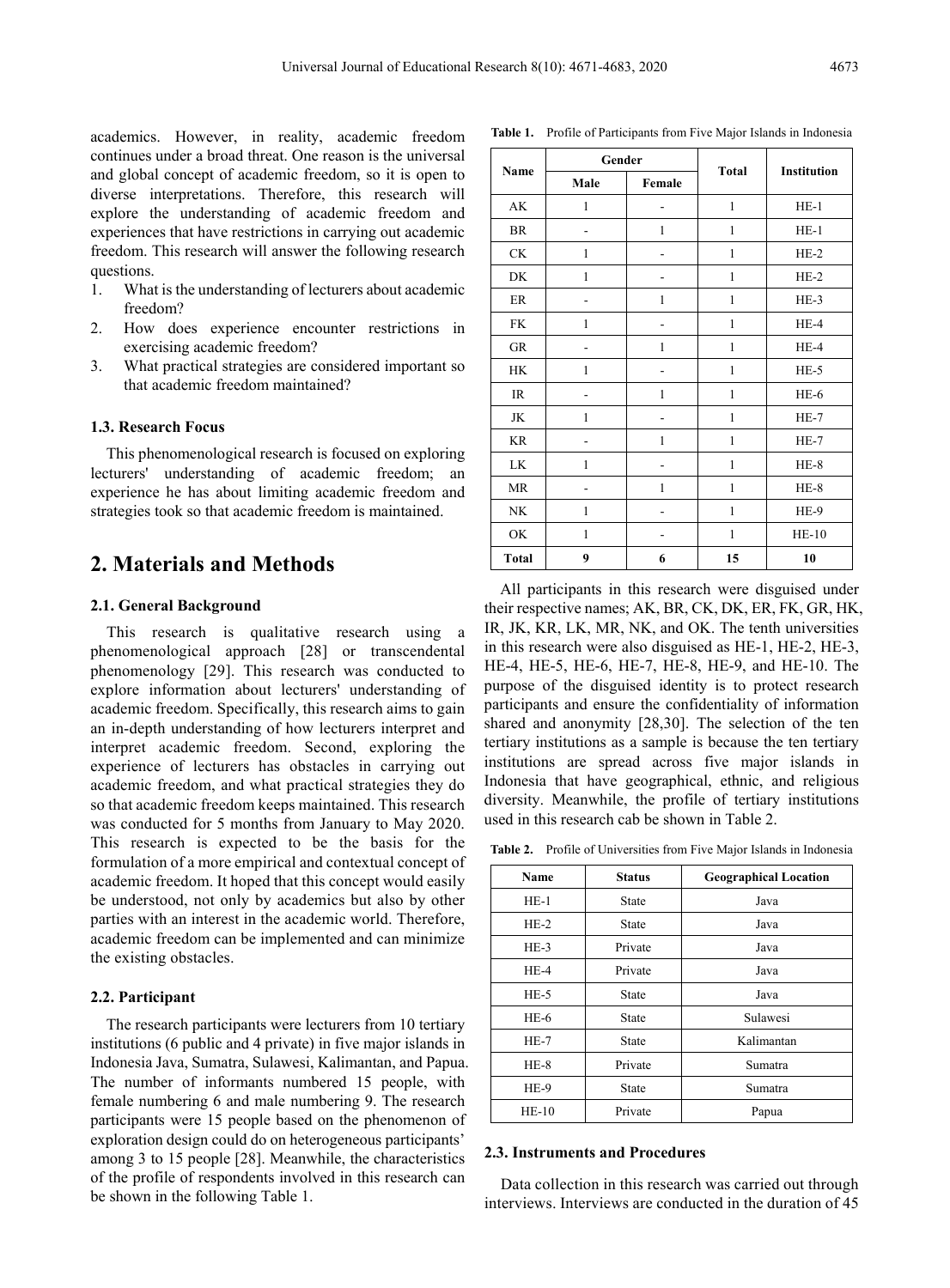to 90 minutes. Interviews were generally held in Yogyakarta and Jakarta. So that the interview can be focused and not be disturbed, all interviews are conducted in a closed room and only researchers and participants are in the room. In addition to getting good recordings, closed interviews are also a way to ensure that participants' real identities and information provided are confidential and confidential in addition to research interests [31]. Interview questions are open and general, compiled by researchers to understand the core phenomena of this research. During the interview, the researcher tried to create a conducive climate so that participants felt comfortable and free in responding to every question raised.

#### **2.4. Data Analysis**

Analytical reduction of participants' experience in practicing, undergoing, and practical strategies to keep academic freedom awake into a crucial part of data analysis in this research. The steps of data analysis are classified, descriptions, and variations. Categories are a large theme group. The description is the general meaning of the category. Variation is the main statement from lecturers about understanding academic freedom [32]. The data analysis procedure in this research began by converting the recorded sound from the interview into a transcript so that the information contained in it could be understood. Then do the selection and sorting of important information and statements. Important statements identified are then grouped into categories, descriptions, and variations. The final step in the data analysis procedure is writing the essence of all phenomena experienced by all participants.

# **3. Results**

#### **3.1. Lecturer Understanding of Academic Freedom**

Research on understanding academic freedom of university lecturers in Indonesia refers to three main tasks of lecturers, namely teaching, research, and community service. Based on the three lecturer assignments, the results of this research are grouped into categories, descriptions, and variations. Categories are a large theme group. The description is the general meaning of the category. Variation is the main statement from lecturers about understanding academic freedom. Meanwhile, based on in-depth interviews conducted with participants, it can be stated that lecturers' understanding of academic freedom can be grouped into sixth categories covering the first category of freedom fully. The second category is about freedom based on scientific discipline, the third category is about freedom from campus intervention, and

the fourth category is freedom from government intervention. Besides, the fifth category is about freedom from interventions in the industrial world and the sixth category is about freedom from interventions based on religion, ethnicity, and gender.

Furthermore, the sixth category can be described more broadly based on the results of in-depth interviews with participants in the following description and variations. The first category is freedom as broad as possible, which means that academic freedom is understood as the broadest freedom without any limitations that are done by a lecturer. IR who is a lecturer from HE-6 said, "*By giving the widest possible freedom to lecturers, it can make lecturers able to maximize all their ideas and creativity in all fields*". The emphasis in this category is teaching, research, publication, time and workload, freedom of speech, and expressing any ideas, including community service. Meanwhile, MR who is a lecturer from HE-8 said, "*The broad freedom is in the fields of teaching, research, and publication. Besides, also all lecturer activities are outside of tertiary institutions*".

Furthermore, variations in activities that can be carried out in the first category are freedom to teach courses, lecture material, and any method used in lectures. The HR who is a lecturer from HE-3 said, "*The lecturer has undergone education with a variety of diverse subjects, so it is necessary to provide a breadth of lecturers to teach the desired course with certain learning methods that are considered appropriate*". Freedom to speak in any forum, any topic, without fear of having bad consequences from what is done. Freedom to conduct research on anything, whether topic, place, time and how to make research reports. Freedom to publish research results without anyone's intervention. Freedom to do community service without the slightest fear. The emphasis in this category is academic freedom as the right to choose and be involved in selected activities without intervention. Besides, IR who is a lecturer from HE-6 emphasized this, "*Academic freedom is the right of a protected lecturer so that he is free to choose and engage in activities without interference from anyone*".

The second category is about freedom based on scientific discipline, which means that academic freedom can be understood as the freedom of lecturers to do or not do based on the disciplines occupied. OK, who is a lecturer from HE-10 said, "*Academic freedom is its scientific field. Lecturers can do anything as long as it is by scientific fields, outside of that lecturers must be willing to control themselves*". The emphasis in this category is the freedom to conduct teaching, research, publication, and community service based on scientific discipline restrictions. JK who is a lecturer from HE-7 stated, "*A lecturer must be humble not to come out of his scientific discipline when conducting teaching, research, and service to the community. If you are going to research other scientific fields, you have to*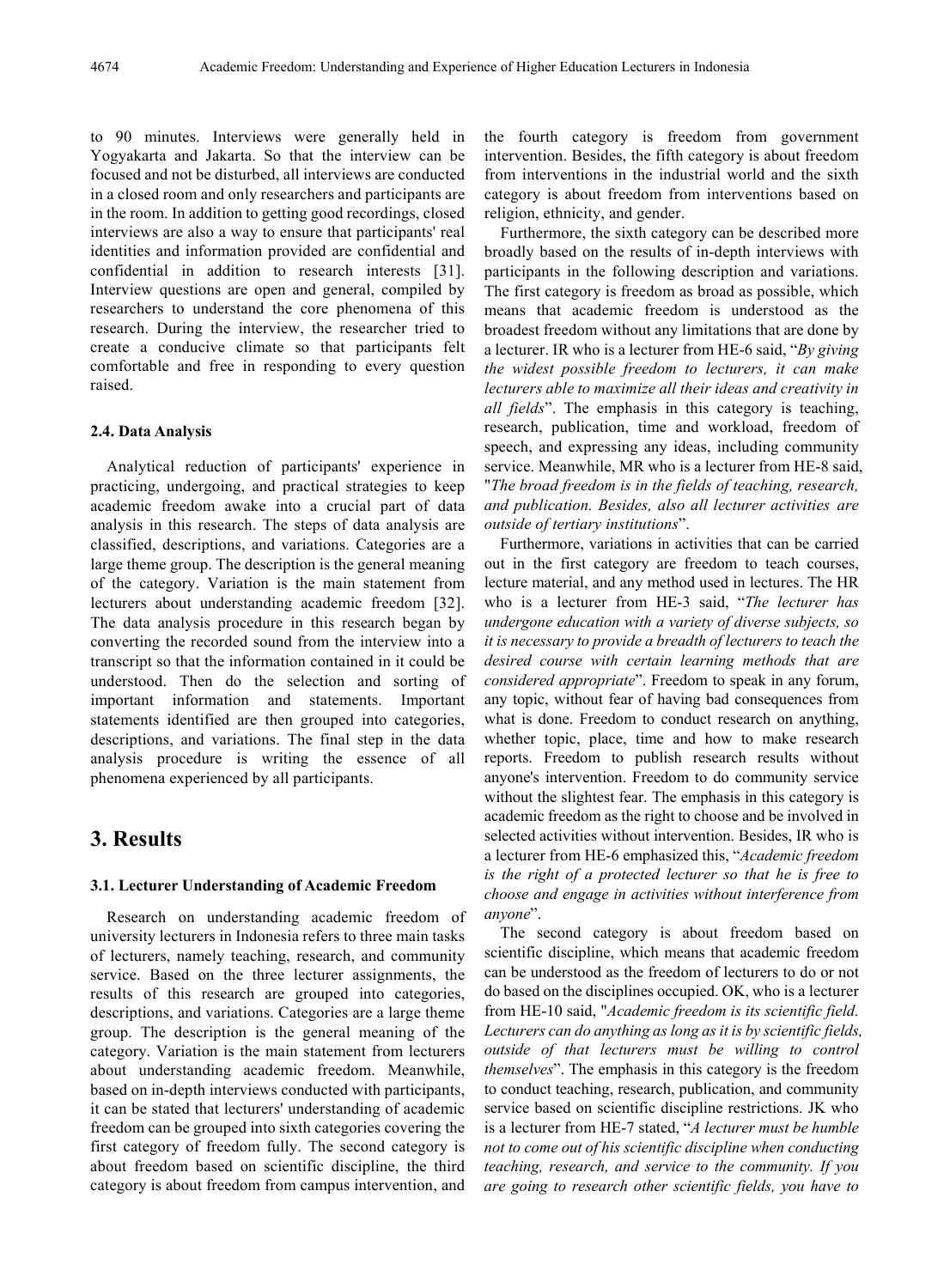#### *collaborate with certain scientific experts*".

Furthermore, variations in activities that can be carried out in the second category include freedom to teach courses, materials, and any method. Freedom to speak on forums and topics, without fear of having bad consequences from what is done. AK who is a lecturer from HE-1 stated, "*Lecturers should only teach by their expertise, so also when speaking also should only be believed if by their fields. Lecturers should not be trusted to speak in academic forums that are not their expertise*". Freedom to conduct research based on scientific discipline on the topic, place, time, and method of compiling research reporting. The freedom to publish research results without anyone's intervention based on scientific disciplines that are owned by lecturers. Freedom to serve the community based on the discipline they have. DE who is a lecturer from HE-2 reminded, "*Anyone must not limit lecturers in carrying out the vision and mission of higher education in Indonesia, as long as it is by their scientific fields, including in expressing opinions in public, written or oral*". The emphasis in this category is academic freedom as the right to choose and be involved in activities chosen based on the discipline of lecturers without intervention.

The third category is about freedom from campus intervention, meaning that academic freedom is understood as the freedom of lecturers to do or not do based on disciplines occupied without campus bureaucratic intervention. LK who is a lecturer from HE-8 said, "*The College where the lecturer works is a home for lecturers, as the owner of the academic freedom authority. Therefore, the campus must be the foremost place in freeing lecturers from all restrictions*". The emphasis in this category is the freedom to conduct teaching, research, publication, and community service based on disciplinary restrictions, without campus bureaucratic intervention. Meanwhile, variations in activities that can be carried out in the third category are freedom to teach courses, materials, and any method. Freedom to speak on forums and topics, without fear of having bad consequences from what is done. Freedom to conduct research based on scientific discipline, without campus intervention.

The freedom to publish research results without any intervention based on scientific disciplines owned by lecturers, including community service. NK who is a lecturer from HE-8 stated, "*Higher education if it limits lecturers in conducting learning, research, publications and expresses written and oral opinions, then the college is just a name. Do not regret if in other places the lecturer gets intervention*". The emphasis in this category is academic freedom as the right to choose and be involved in activities chosen based on the discipline of lecturers without interference or fear of intervention from the campus. FK who is a lecturer from HE-4 stated, "*Lecturers may not be intervened on campus, as long as they are in the corridor of their scientific fields. If lecturers leave the field* 

*of science, universities also need to direct so that the university world loses its authority*".

The fourth category is freedom from government intervention, meaning that academic freedom is understood as the freedom of lecturers to do or not do based on the disciplines occupied without government bureaucratic intervention. HK who is a lecturer from HE-5 stated, "*I read a lot of books in the past, the government has greatly restrained lecturers from giving lectures, researches, and publications. This violates the government's duty, and there should be no more*". The emphasis in this category is freedom of teaching, research, publication, community service based on scientific discipline restrictions, without government bureaucratic intervention. Meanwhile, variations in activities that can be carried out in the fourth category are freedom to teach courses, materials, and any method. Freedom to speak on forums and topics, without fear of having bad consequences from what is done.

Freedom to conduct research based on scientific discipline, without government intervention. The freedom to publish research results without anyone's intervention based on scientific disciplines that are owned by lecturers. Freedom to serve the community by the scientific field they have. CK who is a lecturer from HE-2 stated, "*The task of the government is to facilitate the development of science, not to limit lecturers in any field for the advancement of the nation's resources*". The emphasis in this category is academic freedom as the right to choose and be involved in activities chosen based on the discipline of lecturers without interference or fear of government intervention. OK, who is a lecturer from HE-10 said that, "*One of the heavy burdens for lecturers is if the government intervenes, because the risks can vary for lecturers*".

The fifth category is about freedom from industrial intervention, which means that academic freedom is understood as the freedom of lecturers to do or not do based on the disciplines occupied without industrial intervention. NK who is a lecturer from HE-9 said, "*I have not had experience intervening in the industrial world, but a few stories of friends who have received projects from the industrial world always feel not free in carrying out academic freedom*". The emphasis in this category is the freedom to conduct teaching, research, publication, and community service based on scientific discipline restrictions, without industrial intervention. BR who is a lecturer from HE-1 said, "*Many of my friends who want to bring students to the industrial world but are not permitted by the industry. This also includes limiting the freedom of lecturers*".

Meanwhile, variations in activities that can be carried out in the fifth category are freedom to teach courses, materials, and any method. Freedom to speak on forums and topics, without fear of having bad consequences from what is done. Freedom to conduct research based on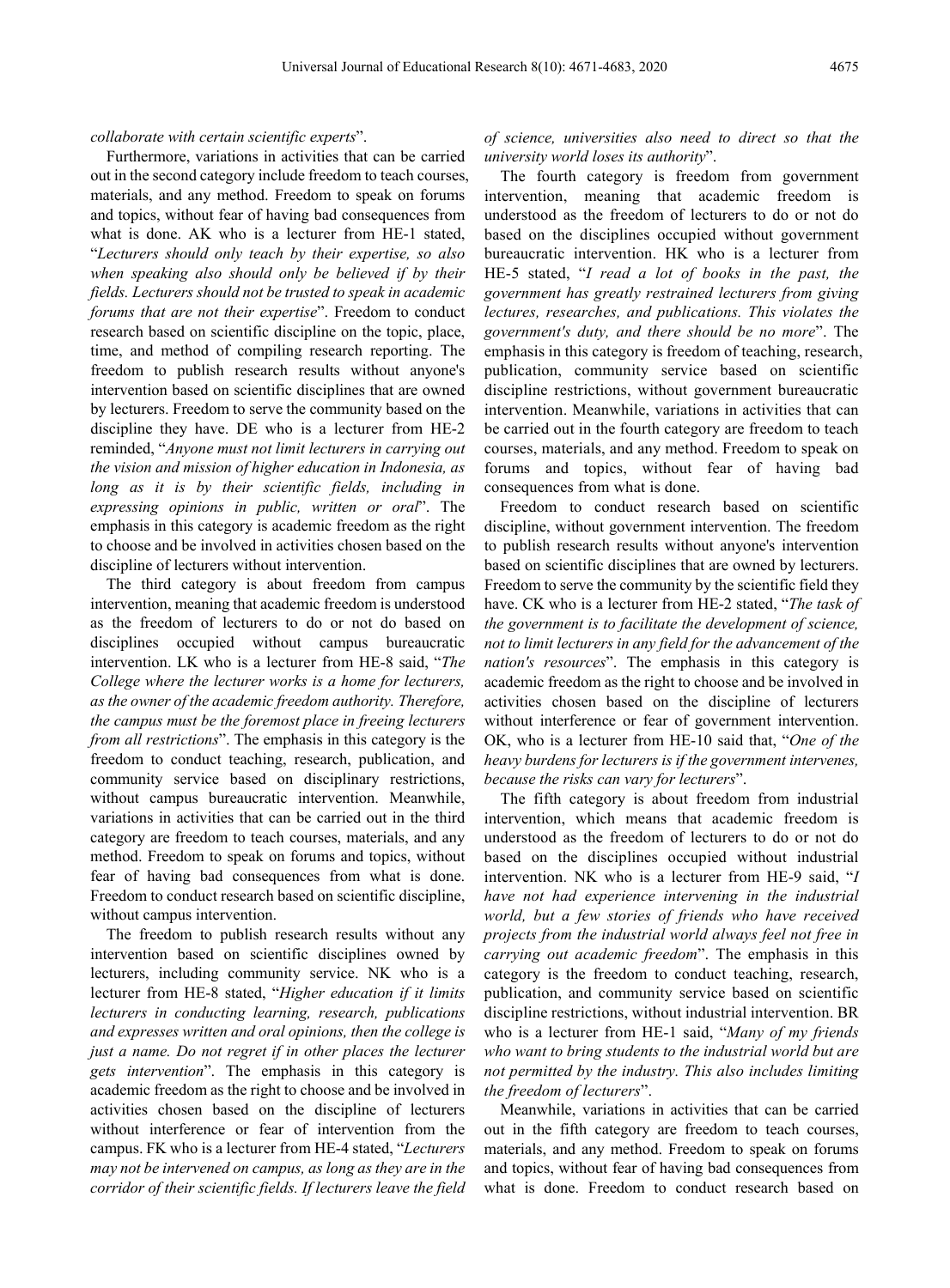scientific discipline, without industrial intervention. Freedom to publish research results without industrial intervention based on scientific disciplines owned by lecturers. Freedom to do community service without industrial intervention. JK who is a lecturer from HE-7 explained, "*One of the slow paces of tertiary education is that not the entire industrial world welcomes Cooperation offered by universities such as research and community service*". The emphasis in this category is academic freedom as the right to choose and be involved in activities chosen based on the disciplines of the lecturers without interference or fear of industrial intervention.

The sixth category is freedom from religious, ethnic, and gender-based interventions. This means that academic freedom is understood as the freedom of lecturers to do or not do based on disciplines practiced without interventions based on religion, ethnicity, and gender. KR who is a lecturer from HE-7 stated, "*As a lecturer, I was restricted several times just because I was a woman. I will conduct research and community service several times, but it is not permitted just because of different religious and ethnic backgrounds. This is an intervention form for lecturers*". The emphasis in this category is the freedom to conduct teaching, research, publication, and community service based on disciplinary restrictions, without interventions based on religion, ethnicity, and gender. GR who is a lecturer from HE-4 said, "*My freedom as a female lecturer often gets different treatment*".

Furthermore, variations in activities that can be carried out in category 6 are the freedom to teach courses, materials, and any method. Freedom to speak on forums and topics, without fear of having bad consequences from what is done. Freedom to conduct research based on scientific discipline, without interventions based on religion, ethnicity, and gender. The freedom to publish research results without anyone's intervention based on scientific disciplines that are owned by lecturers. Freedom to serve the community without religious, ethnic, and gender-based interventions. BR who is a lecturer from HE-1 said, "*The most severe intervention I have ever experienced was limited because I am a woman. Even though, academic freedom does not recognize gender. Anyone may not be limited by their fields of expertise*". The emphasis in this category is academic freedom as the right to choose and be involved in activities chosen based on the discipline of lecturers without interference or fear of interventions based on religion, ethnicity, and gender. Meanwhile, based on the explanation of the results of in-depth interviews with participants, it can be arranged in a chart about the lecturers' understanding of academic freedom as shown in Figure 1 below.



**Figure 1.** Lecturer Understanding of Academic Freedom

#### **3.2. Lecturer Experience Got Restrictions on Academic Freedom**

All lecturers interviewed in this research have carried out three main tertiary institutions in Indonesia (teaching, research, and community service). In carrying out the three main institutions of higher education, they always hold to academic freedom. However, in certain situations and conditions in carrying out academic freedom, they get obstacles and interventions from various parties. In this research, based on the experience of the lecturer, getting restrictions on academic freedom can be stated in the sixth category including obtaining teaching assignments outside the field of expertise. Restricting administrative areas in research and getting obstacles from university leaders. Make financial contributions to tertiary institutions when obtaining funding from outside the campus and receive misogynistic treatment from fellow lecturer colleagues. Besides, in the form of persecution, arrest death threats, and reported to the security forces.

More fully, the sixth category of restrictions in implementing academic freedom can be described as follows. The first limitation of academic freedom is to get a teaching assignment outside the field of expertise. All lecturers in this research received teaching assignments from the head of the study program or dean outside the expertise area of the lecturer concerned. The area of expertise referred to here is the knowledge mastered by lecturers based on the education they have taken and the field of expertise mentioned in the certification (professional lecturer certificate) of each lecturer issued by the government. OK, who is a lecturer from HE-10 said, "*I have to teach a course that I don't matter because it's different from my area of expertise, but I was helpless, still*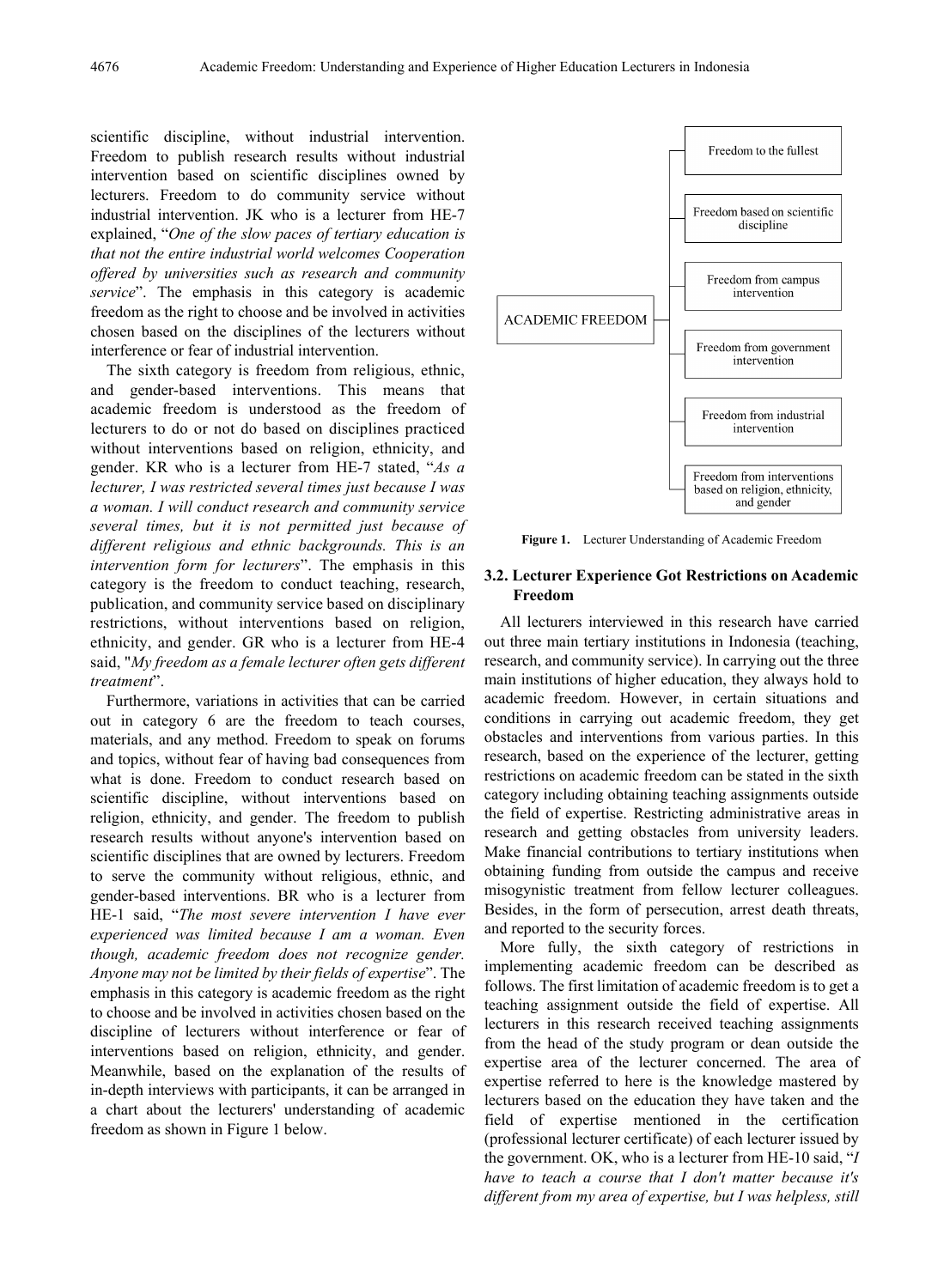#### *doing the task*".

Theoretically, lecturers who teach outside their field of expertise cannot provide good learning so that it harms students. Although they do not get learning services from professional lecturers, as a result, students do not get good scientific mastery. Ethically this violates the spirit of academic freedom that is limited to certain fields of expertise. AK who is a lecturer from HE-1 stated, "*I feel pressured when I get a teaching assignment that is beyond my ability. My spirit is different, sorry for students who do not get lecturers, as they should. However, sometimes the situation requires lecturers to teach outside of their expertise. In my opinion, this is contrary to the spirit of academic freedom and the purpose of the establishment of higher education*". The second limitation of academic freedom is the limitation of administrative areas in research. Restrictions on academic freedom for lecturers also occur with restrictions on regional areas, which are different from what lecturers want.

Where as the choice of the research area determined by the lecturer is based on academic scientific considerations, but the non-academic administrative authority defeats it so that it cannot conduct research, as it should. JK who is a lecturer from HE-7 said, "*On my campus, the organization of lecturer research is limited to certain areas, it should only be done in that region. While many study, programs, and lecturers cannot be facilitated if only research is allowed in the area*". As a result, lecturers cannot conduct research facilitated by campus funding. Regional restrictions are usually related to the geographical location where the tertiary institution is located, so the research program always gives priority to the development of the area where the tertiary institution is located. Situations like this restrict lecturers to research with appropriate research locations by scientific considerations. ER, who is a lecturer from HE-3, said, "*I haven't done research for two years because of this limitation, as a result, I am deemed not carrying out my obligations as a lecturer, and cannot take care of the promotion of my lecturer rank*".

The third limitation of academic freedom is in the form of obstacles from university leaders. The leadership of higher education within certain limits greatly limits and inhibits the growth of academic freedom of lecturers. Restrictions that arise from the leadership of higher education, including reprimands for writing in the media that cause polemic and carry out discussions that are under pressure from certain groups outside the campus. Moreover, I received a reprimand for being a team of experts in a project or expert witness in a court whose opinion was considered detrimental to the college where the lecturer worked or caused polemic in the community. CK who is a lecturer from HE-2 said, "*One time I wrote in the newspaper about a problem that was being discussed in the community. The day after it was published in the newspaper, the head of the faculty called me, I was asked to revoke the writing and not repeat it. In addition, my class* 

#### *schedule on campus was suddenly canceled*".

There are also university leaders who verbally threaten to terminate their status as lecturers, and or move to another place of assignment if they don't heed the warning. Such higher-level management of the university disturbs the mentality of lecturers. This kind of experience was experienced by HK, who is a lecturer from HE-5 said, "*Once I was asked to be an expert witness in the court, shortly after that I got a summons from the head of the college. During the meeting, I was asked to focus on learning on campus, and not continue activities such as the case in the court, if I wanted to continue teaching on this campus. I was shocked to get this warning*".

The fourth limitation of academic freedom is in the form of financial contributions to universities when getting funding from outside the campus. College lecturers usually get various funding from outside their tertiary institutions. Lecturer funding obtained from other parties is usually in the form of research, learning development, scholarships, consultants, expert staff, and lecturer contributions in other forms of work. Funding obtained by lecturers is usually from several sources such as other universities, government, private companies, state companies, embassies of other countries, and international donor institutions. In the case of lecturers obtaining funding from outside the campus, the lecturer concerned must contribute funding to the campus where he works. LK who is a lecturer from HE-8 said, "*On my campus, all lecturers who get outside funding for any purpose, are always deducted for the campus for various reasons. This deduction is troublesome because it is related to accountability for the use of funds*".

The amount of contribution is quite diverse by the policies of each tertiary institution. In general, in the form of a percentage of the number of funds obtained, between 5-15 percent. DK who is a lecturer from HE-2 also admitted, "*I always cut 5-15 percent for campus every time I get funding. The deduction depends on how much money we get*". Lecturers as a form of limiting academic freedom consider the contribution of lecturers to tertiary institutions. Meanwhile, because the funds obtained by lecturers from other parties are usually in rational amounts and only enough for a program that suits their designation. With the obligation of lecturers to contribute, they must take financing items in the program, thereby reducing the quality and even the quantity of the program. While in reporting to other funding institutions, lecturers must report exactly as stated in the cooperation agreement or program. FK who is a lecturer from HE-4, stated emphatically, "*Withholding funds for the program by the campus violates academic freedom because the lecturer must be responsible for the finances deposited in the activities carried out*".

Fifth limitation of academic freedom is in the form of getting misogynistic treatment from fellow lecturer colleagues. It is unfortunate that misogynistic treatment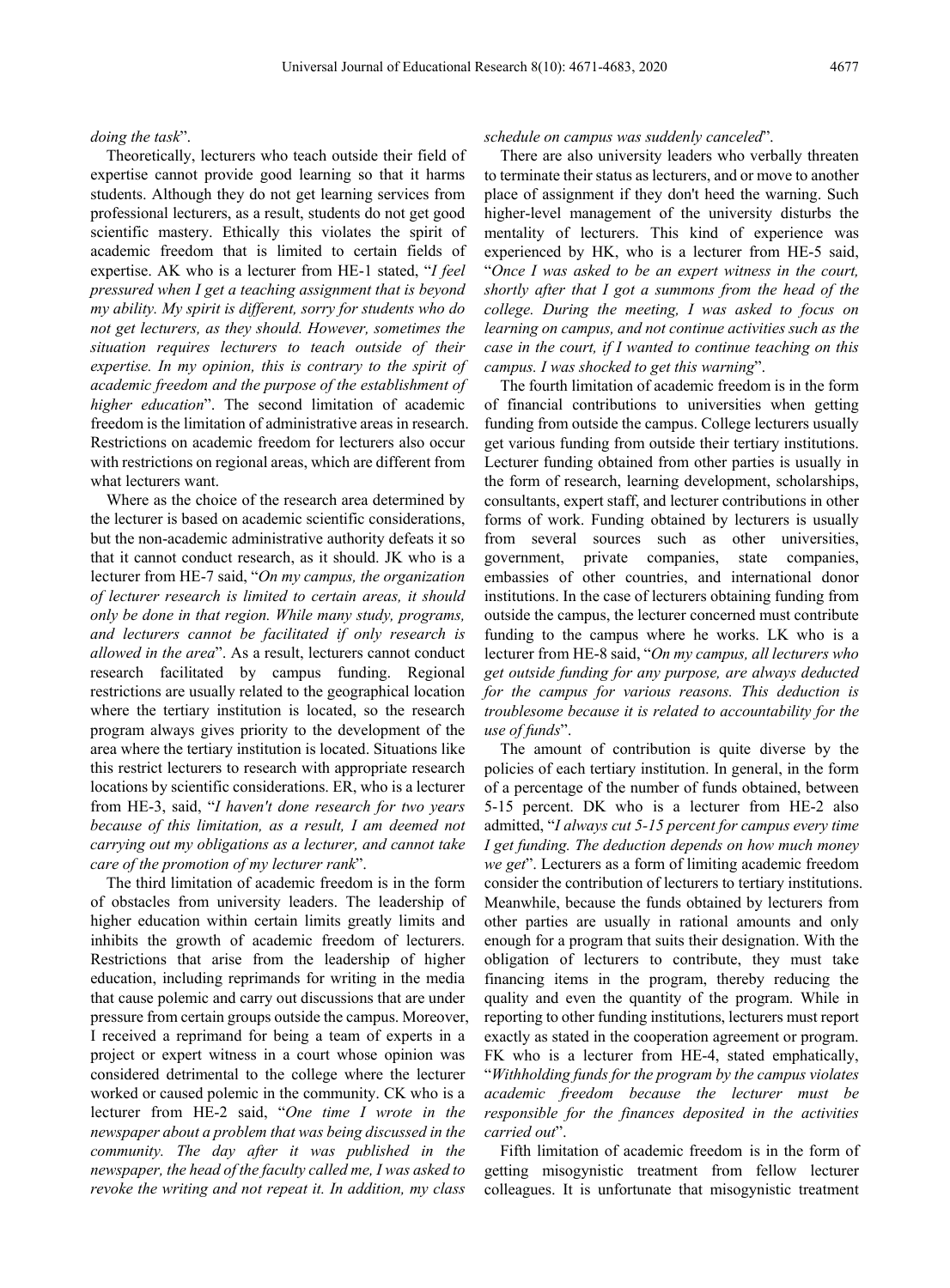also still occurs in universities. Misogynist is an attitude or behavior that places women discriminatory. Misogynist treatment often occurs in lecturers who pursue gender studies. Misogynistic treatment among fellow lecturers takes place in daily interactions and official meetings. The most common form is expressions as told by MR, who is a lecturer from HE-8, "*In daily life lecturers like me often get abuse treatment, for example, expressions, be careful there are gender activists. Besides, in the official forum, each will speak welcome, please those who are gender experts, then followed by certain body gestures and laughing together*".

A similar experience was also recognized by GR who is a lecturer from HE-4 who got this treatment from a colleague, "*If gender experts speak, I cannot comment. Then the forum feels cheerful and boisterous*". This misogynist treatment puts psychological pressure on lecturers, especially those who pursue gender studies. As the recognition of BR who is a lecturer from HE-1 said, "*Such misogynistic treatment is very hindering female or even male lecturers who have a good gender perspective. If the lecturer is still new, it can be withdrawn to not pursue gender*". The sixth limitation of academic freedom in the form of persecution, arrest, death threats, reported to the security forces. Limiting the academic freedom of lecturers using persecution, arrest, and even death threats are the banalest form in the history of human civilization.

This research found that the lecturer received such treatment because of the academic activities undertaken by the lecturer. One of the lecturers who received this kind of treatment stated, after he criticized the sensitive policy, his wife got a telephone call to remind her husband. AK who is a lecturer from HE-1 stated, "*I once criticized the policy. When I got home, my wife was told by a stranger, reminding me not to mess around if I wanted to stay safe as a family*". Some colleagues of the lecturer asked those concerned to apologize to the leadership. The next day strangers while walking around campus persecuted the lecturer. While in treatment, the person concerned received death threats by telephone. A month after the incident of abuse, someone reported to the police on charges of defamation. AK who is a lecturer from HE-1 said, "*I am reminded by colleagues to stop criticizing. Until one day, I was persecuted by strangers and entered a hospital. Even though at the hospital, the threat to me continued. Until one day, after I recovered, I was reported to the police for defamation. Alhamdulillah in court I was found not guilty*".

The same thing happened to lecturers whose research results were judged by certain groups to be wrong, so they were asked to revoke their research results. Rejection of the results of this research occurred in many cities in the form of demonstrations and rejection or the dissolution of discussion forums that would discuss the results of this research. NK who is a lecturer from HE-9 said, "*My research caused a polemic, my family and I were threatened, there were demonstrations everywhere, I was* 

*asked to withdraw. However, until now I have not pulled it off. Finally, it died down on its own*". Meanwhile, based on the explanation of the results of in-depth interviews with participants, it can be arranged in a chart about the experience of lecturers getting restrictions on academic freedom as shown in Figure 2.



**Figure 2.** The Experience of Lecturers is Restricted in Academic Freedom

### **3.3. Lecturer Strategy in Maintaining Academic Freedom**

Although in general the lecturers when facing the threat of academic freedom lose, and surrender, without making a fight. However, in some cases, they continue to struggle so that their academic rights are maintained. Some things that lecturers do when they get restrictions on academic freedom include inviting dialogue to those who are holding back. Some succeed so that the activity can be carried out, but in many other cases, the dialogue does not find common ground. As a result, lecturers cannot continue their academic activities or continue to carry out their academic activities clandestinely. Although in general the lecturers when facing the threat of academic freedom lose, and surrender, without making a fight. However, in some cases, they continue to struggle so that their academic rights are maintained. Some things that lecturers do when they get restrictions on academic freedom include inviting dialogue to those who are holding back. Some succeed so that the activity can be carried out, but in many other cases, the dialogue does not find common ground. As a result, lecturers cannot continue their academic activities or continue to carry out their academic activities clandestinely.

In addition, based on the experience of lecturers in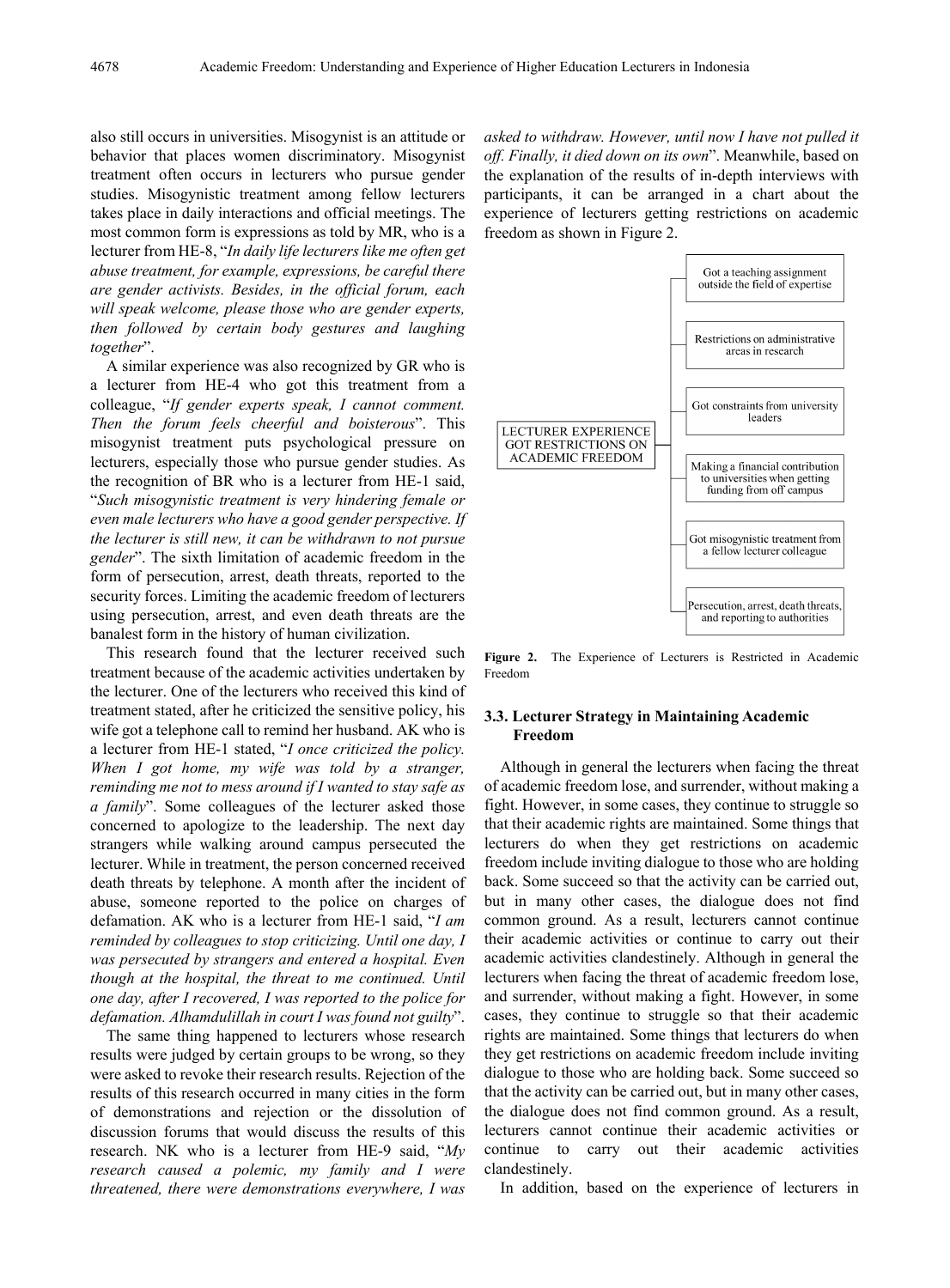maintaining and maintaining academic freedom, there are 6 practical steps they take, which in practice always adapts to the scale and scope of the restrictions they experience. The sixth strategy undertaken by the dossier in dealing with restrictions on academic freedom is direct conveying disagreement with the decisions taken, writing letters to leaders, inviting dialogue to the party who is hindering, asking for protection from the security forces (the police), making a defense by writing opinions, letters of readers, press releases for mass media, and or posted on the website, as well as taking part outside universities by establishing their own institutions such as, both formal, non-formal, or non-governmental educational institutions. NK who is a lecturer from HE-9 said, "*I am very critical of everything that impedes academic freedom. Therefore, I always invite dialogue on that which inhibits my freedom. I sometimes succeed, although many have failed, this is very important for the lecturers to do so that there is not a lot of academic freedom going forward*".

LK who is a lecturer from HE-8 also revealed his experience, "*I always invite dialogue whenever facing the threat of academic freedom, such as cutting funds from campus. I approached the leadership and asked for an explanation of why it was done. The result is I no longer cut, but my other friends, still cut*". Besides, the strategies undertaken by lecturers can also ask for protection from the authorities. This step is successful and lecturers can carry out their academic activities, but the majority of lecturers lose when the obstacles to academic freedom involve the masses of certain groups. NK who is a lecturer from HE-9 in his experience stated, "*When I was threatened by many parties related to my research results, I immediately reported and asked for protection from the police. As a result, I was not treated cruelly, like persecution*". However, a different experience happened to AK who is a lecturer from HE-1 who said, "*I will hold discussions twice, and always fail because of the threat of disbanding. The effort that I did with friends asking for protection to the security apparatuses, did not work. Even though the discussion is on campus*".

Furthermore, defend by writing opinions, letters of readers, press releases for mass media, and or posted on the college website. Lecturers who have an activist background in the Movement and have networks at the local, national, and even international levels usually carry out this step. The results are not always apparent, but the courage to write in public can give an emphasis back to opponents of academic freedom. AK who is a lecturer from HE-1 said, "*When my discussion program failed, the security forces also suggested canceling, what I did was write on the website and make a press release. The aim is to remind the public and the state apparatus that academic freedom is undermined. Maybe the results are not short term now, but one day it might be a different story if there is a similar event*".

Strategies by taking part outside universities by

establishing their institutions such as Educational Institutions or Non-Governmental Organizations can also be carried out by lecturers. Many lecturers adopt this pattern because they feel more comfortable, secure, and strategic, and can achieve their goals, compared to continuing to use the identity of higher education. BR who is a lecturer from HE-1 said, "*Instead of messing around with complicated administrative matters in tertiary institutions, it is better just take action outside the campus that allows maximum creativity. Just on campus, just teaching, especially*". Besides, ER who is a lecturer from HE-3 said, "*Since I felt hampered on campus, and I failed to fight for the rights of academic freedom, I immediately joined an international institution whose work was flexible. I remain a lecturer but only teach. Research, community service I do with off-campus*". Working outside of tertiary institutions is also considered to provide better and more productive results than just acting on campus. MR who is a lecturer from HE-8, shared experience, "*Once I established the Institute, creative work, I can also achieve a broader reputation very quickly*".

In addition, to face the challenges of limiting academic freedom as listed in Figure 2, the steps taken by the participants are as follows. Immediately convey disagreement with the decision taken. This step is carried out by male and female lecturers who pursue gender. Raising objections directly is usually immediately visible, because it occurs at formal and informal meetings, in everyday life at the university. MR of HE-8 stated, "*In formal meetings or informal or casual meetings, if someone says, behaves, or behaves misogynistically, I immediately declare my disapproval firmly. So far, my experience is that this step is quite successful, usually they directly approach him or apologize*". BR expressed his experience, "*I am very sensitive to all things that are misogynistic. All of my students, regardless of men or women, if I humiliate each other, both verbally and in writing, I immediately remind them, right then and there. I always affirm, don't repeat it anywhere*". Nevertheless, ensure that students have good gender sensitivity, GR from HE-4 said, *"If there are students my exams give misogynistic answers, I make sure they will not graduate and I will remedy. I always convey this to students at the initial meeting*".

Write a letter to the leadership. This step is taken by the lecturer in the initial stages, and sometimes after a meeting with the leadership. OK from HE-10 relates, "*I once got a teaching assignment outside of my area of expertise, I immediately confronted and raised objections to the leadership. At the meeting there was no way out. I then wrote an official letter stating I objected yes to his arguments, then the teaching assignment outside my expertise was reduced. Not bad, even though there are still subjects not my field that I should be able to too*". ER from HE-3 also made a letter to the leadership when it was not allowed to carry out research outside the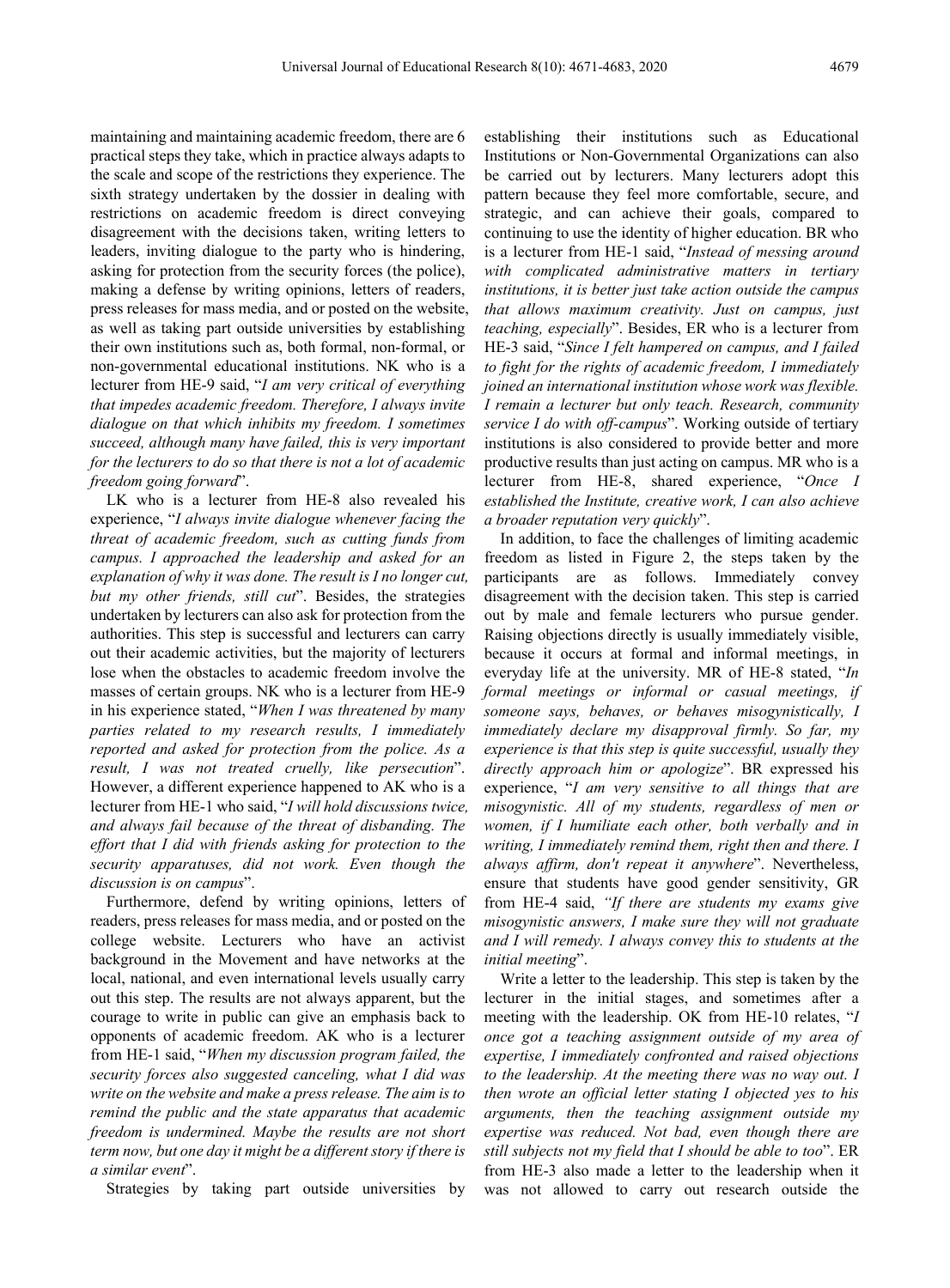geography established by the university, but to no avail. ER recounts, "*I twice sent an objection letter to the leadership of the campus because they refused to fund my research with reasons outside of geography, twice the letter I presented, twice also there was no response until now*".

## **4. Discussion**

In this research found sixth categories of lecturers' understanding in Indonesia about academic freedom. The sixth groups of categories of understanding academic freedom include the first category of freedom to the broadest. The second category is about freedom based on scientific discipline and the third category is about freedom from campus intervention. The fourth category is freedom from government intervention and the fifth category is freedom from industrial intervention. Meanwhile, the sixth category is about freedom from interventions based on religion, ethnicity, and gender. These sixth categories, there is one that is in a very extreme range that understands academic freedom as the widest freedom without any limitations in the field of science and the field of academic work (teaching, research, and community service). However, the other five categories give a moderate meaning, that academic freedom possessed by academics is limited by their respective scientific fields in conducting teaching, research, publishing, and community service. Lecturers understand this freedom as freedom from campus, government, industry, and religion, ethnicity, and gender. The results of this research reinforce the notion that general academic freedom is open to the possibility of interpretation and debate [33,34]. Textually the general statement of academic freedom is seen in the document [35].

The sixth categories produced in this research are also broader than the categories of understanding academic freedom carried out by social science researchers in Australia [36,37]. Another peculiarity of the results of this research is that lecturers emphasize academic freedom in teaching, research, publishing, and community service. While social science researchers in Australia emphasized aspects of teaching, research, and publishing [38,39]. Based on the sixth category of meaning, it can be concluded that academic freedom is the freedom of lecturers to do or not do something based on the disciplines occupied. The emphasis of this meaning is the freedom to conduct teaching, research, publication, and community service based on the limitations of scientific disciplines, without intervention from the campus, government, industry, religious groups, ethnicity, and gender.

The meaning of academic freedom of the lecturers is closer to the meaning of an individual nature, which is free. On the contrary, the lecturers did not give meaning and

interpretation in collegial-disciplinary and institutional aspects. Academic freedom for an institution includes autonomy or self-government to determine academic policy, a balance between teaching and research, staffing ratio, appointment, promotion and student discipline, curriculum, standards, examinations, and awarding degrees and diplomas [40,41]. Besides, with control over resources to carry out activities on all policies [42], does the meaning of academic freedom of lecturers relate to their experience in implementing academic freedom? For this reason, it is important to discuss the results of this research on aspects of the experience of lecturers who face obstacles in exercising academic freedom.

Based on experience, it turns out lecturers in Indonesia get restrictions in the sixth category including the first, get-teaching assignments outside the field of expertise. This is a new finding because no lecturer feels academic freedom is limited because he is given the task of teaching certain subjects. Moreover, what often happened before was the limitation of lecturers in conducting scientific speeches such as seminars, workshops, and Dies Natalis speeches [43,44]. Second, administrative area restrictions in research. This is different from the case that often occurs, namely the prohibition of researching because of taking sensitive themes [45,46]. Thirdly, there are obstacles from university leaders, in the form of reprimands and threats of dismissal. Cases like this are also typical, which often occur from the past to the present day. Fourth, financial contribution to universities when getting funding from outside campus. This is closely related to the increasingly great commercialization and industrialization of higher education, where the logic of higher education is calculated like business and industry [47,48]. Fifth, they received misogynistic treatment from fellow lecturer colleagues. Misogynist, which is a form of feelings, attitudes, and behaviors that hate and be aware of women, is very dangerous and can suppress women [49,50]. Sixth, persecution, arrest, death threats, reported to the security forces. The treatment of the banalest lecturers is still happening as in the beginning the tertiary institutions began to form in the world [51,52].

University leaders, university administrators, fellow lecturer colleagues, government officials, and community groups carried out perpetrators of limitation of academic freedom in this research. This is different from the previous research that concluded that groups outside the internal college carried out the perpetrators of restrictions and threats to academic freedom. This research also did not find any restrictions on academic freedom by industry, as happened in many cases [53,54]. These sixth categories of restrictions on academic freedom reinforce the results of previous studies that lecturers in Indonesia are under pressure and danger [55-57]. Emphasis on academic freedom also occurs in various parts of the world. This emphasis and limitation on academic freedom always remind us that since the beginning of the tertiary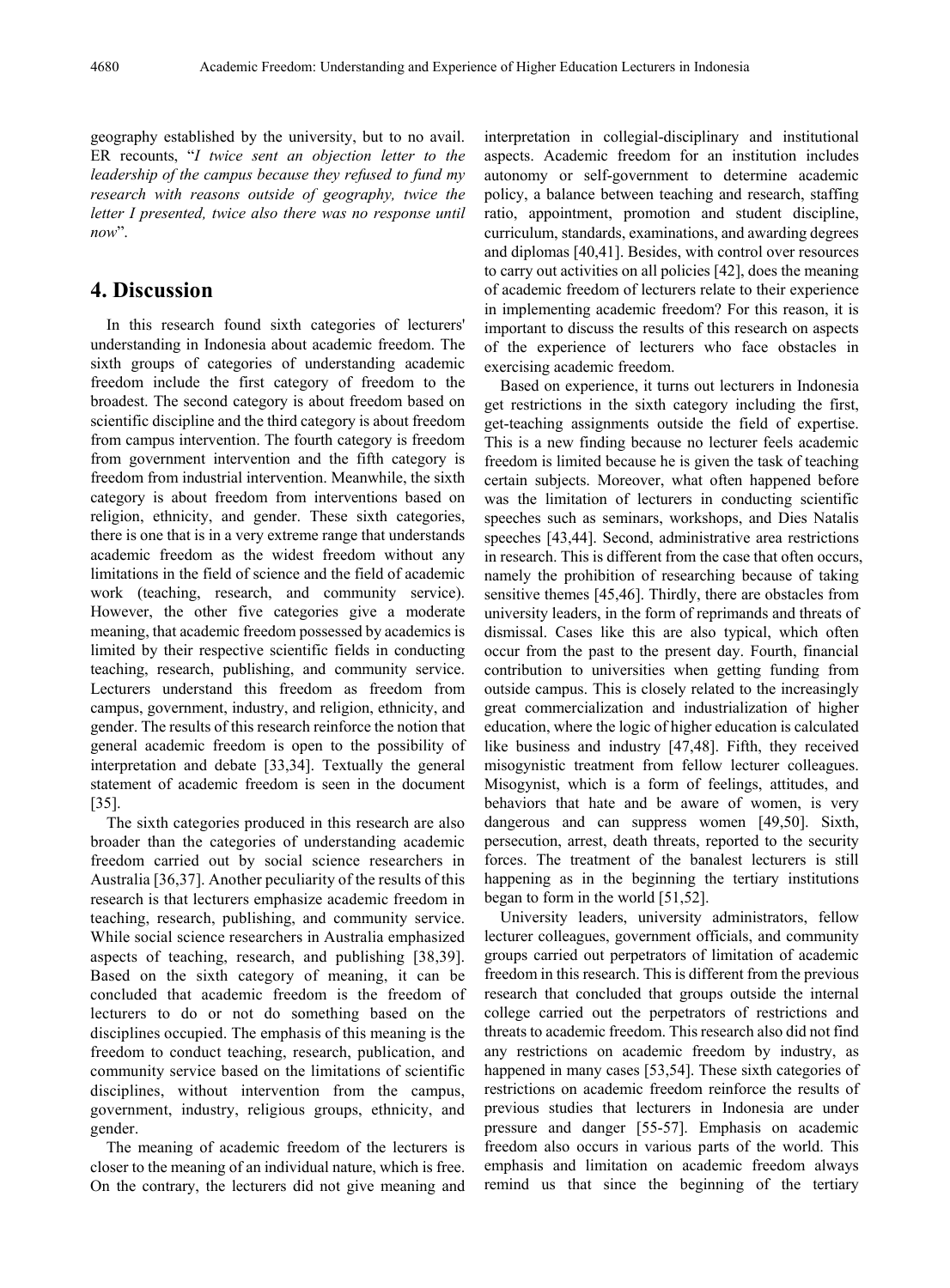institution's civilization, it is not easy to uphold and continues to this day.

When lecturers in Indonesia face the pressures and barriers to academic freedom, they take various tactical and strategic steps to adapt to their respective situations and conditions. The lecturers take four things; the first is inviting dialogue to the obstacle. Second, ask for protection from the authorities. Both of these steps are sometimes successful and lecturers can carry out academic activities, but the majority of lecturers lose when inhibitors of academic freedom involve the masses of certain groups. Third, make a defense by writing opinions, letters of readers, press releases for mass media, and or posted on the college website. The results are not always apparent, but the courage to write in the public can give an emphasis back to opponents of academic freedom, that lecturers take the fight [58,59].

Fourth, take part outside universities by establishing research institutes or non-governmental organizations, so that lecturers can exercise their academic freedom more safely without using their identity as lecturers. The steps taken by lecturers have similarities in the aspects of dialogue and writing in the media, but are different in taking the steps of establishing a research institution or non-governmental organization [60,61]. The way out is also different from that suggested by strengthening networks of academics, professional associations, and international institutions and strengthening institutions that pay serious attention to academic freedom [62,63]. Differences The steps are taken are due to differences in the perpetrators of academic freedom restrictions, whether by universities, the government, or certain community groups. Secondly, differences in scope (local, national, and international) and sources of data used (news media, in-depth interviews, observations, and documentation).

## **5. Conclusions and Implications**

This research explores the meaning of academic freedom by lecturers in Indonesia. This research found that academic freedom is the freedom of lecturers to do or not do something based on their disciplines, in the aspects of teaching, research, publication, and community service which, without intervention from the campus, government, industry, religious groups, ethnic groups, and gender. The meaning of academic freedom of the lecturers is closer to the meaning of individual nature. On the contrary, the lecturers did not give meaning and interpretation in collegial-disciplinary and institutional aspects; lecturer experience in getting restrictions in carrying out academic freedom in the form of getting teaching assignments outside the field of expertise.

Restricting the administrative area of research and getting obstacles from the leadership of the university. Make financial contributions to tertiary institutions and receive misogynistic treatment. Furthermore, persecution,

arrest, and death threats. Leaders of universities, fellow lecturer colleagues, government officials, and community groups carried out perpetrators of restrictions on academic freedom in this research. When facing limitations in exercising academic freedom, the lecturer carries out various strategies that include directly conveying disagreement with the decisions taken, writing letters to leaders, inviting dialogue to the party who is hindering, asking for protection from the security forces (the police), making a defense by writing opinions, letters of readers, press releases for mass media, and or posted on the website, as well as taking part outside universities by establishing their own institutions such as, both educational institutions formal, non-formal, or non-governmental organizations. The sixth strategies concluded in this research sometimes yielded positive results, but more failure occurred.

The various interpretations of academic freedom given by lecturers in Indonesia show that not all lecturers have a comprehensive enough understanding. This also reinforces the results of previous studies that conceptually academic freedom in general, thus opening the door to diverse interpretations, interpretations, and meanings. The clearest evidence of the use of interpretations of academic freedom is the threat to lecturers who exercise their academic freedom rights. Restrictions on academic freedom in this research turned out to be done more by internal universities. The strategy is taken by the lecturer when he got restrained academic freedom was not yet effective, to stay on the path of academic freedom. The situation of violations of academic freedom is still being carried by internal universities and parties outside the university, so this is a strong warning that it is urgent to do a broader conceptualization to minimize interpretation and minimize the misuse of interests. In addition to strengthening networks between lecturers and international institutions that are concerned with academic freedom can provide bargaining value in upholding academic freedom at various levels.

## **Acknowledgments**

We thank the participants who have actively contributed in this research. We also thank the lecturers of the Graduate School, Yogyakarta State University for guiding this research.

## **REFERENCES**

- [1] A. Freedom and I. Comments, "The 1940 statement of principles on academic freedom and tenure", *Freedom and Tenure in the Academy,* pp. 3–77, 2014.
- [2] C. Hutchison, "Academic freedom in the college classrooma collision of interests", *Journal of Behavioral and Applied*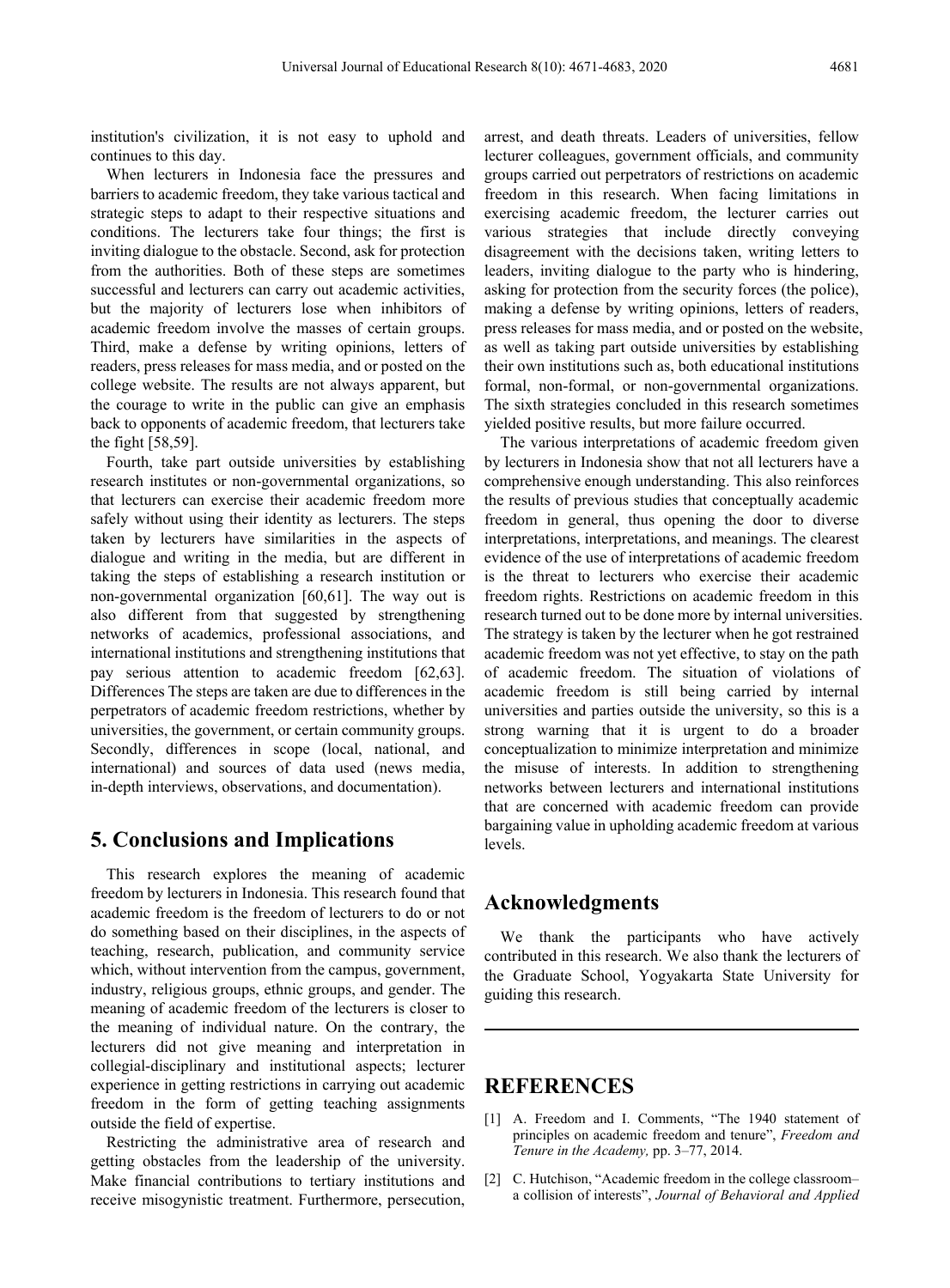*Management,* vol. 20, no. 1, pp. 1-16, 2020.

- [3] P. G. Altbach, "Problems and possibilities: The US academic profession", *Studies in Higher Education*, vol. 20, no. 1, pp. 27–44, 1995.
- [4] S. Marginson, "Limitations of human capital theory" *Studies in Higher Education*, vol. 44, no. 2, pp. 287-301, 2019.
- [5] M. L. Steinborn and E. A. Nusbaum, "Cripping human rights education with disability studies: An undergraduate reading list", *Educational Studies,* vol. 55, no. 4, pp. 489-504, 2019.
- [6] G. Nabi, A. Walmsley, F. Liñán, I. Akhtar, and C. Neame, "Does entrepreneurship education in the first year of higher education develop entrepreneurial intentions? The role of learning and inspiration", *Studies in Higher Education,* vol. 43, no. 3, pp. 452-467, 2018.
- [7] M. Zakerian, Z. Sadoughi, A. Nabavi, and R. Mahdi, "Realization of peace from the perspective of the role of higher education in the field of diplomacy: Experience of academic diplomacy in Iran", *Journal of Fundamental and Applied Sciences,* vol, 9, no. 1S, pp. 184-203, 2017.
- [8] S. Stein, V. D. O. Andreotti, and R. Suša, "Beyond 2015, within the modern/colonial global imaginary? Global development and higher education", *Critical Studies in Education,* vol. 60, no. 3, pp. 281-301, 2019.
- [9] Y. Rahmawati, S. F. Ramadhani, and Afrizal, "Supporting Assessment in Education: E-Assessment Interest in Physics", *Universal Journal of Educational Research*, vol. 8, no. 1, pp. 72-82, 2020. DOI: 10.13189/ujer.2020.080110
- [10] S. A. Popenici and S. Kerr, "Exploring the impact of artificial intelligence on teaching and learning in higher education", *Research and Practice in Technology Enhanced Learning,* vol. 12, no. 1, pp. 22, 2017.
- [11] J. D. Aberbach and T. Christensen, "Academic autonomy and freedom under pressure: Severely limited, or alive and kicking?", *Public Organization Review,* vol. 18, no. 4, pp. 487-506, 2018.
- [12] B. Maxwell, D. I. Waddington, and K. McDonough, "Academic freedom in primary and secondary school teaching", *Theory and Research in Education*, vol. 17, no. 2, pp. 119-138, 2019.
- [13] A. Martin-Sardesai, H. Irvine, S. Tooley, and J. Guthrie, "Government research evaluations and academic freedom: The UK and Australian comparison", *Higher Education Research & Development,* vol. 36, no. 2, pp. 372-385, 2017.
- [14] B. Baser, S. Akgönül, and A. E. Öztürk, "Academics for peace in Turkey: A case of criminalizing dissent and critical thought via counterterrorism policy", *Critical Studies on Terrorism*, vol. 10, no. 2, pp. 274-296, 2017.
- [15] M. Wood and F. Su, "What makes an excellent lecturer? Academics' perspectives on the discourse of 'teaching excellence' in higher education", *Teaching in higher education,* vol. 22, no. 4, pp. 451-466, 2017.
- [16] A. Hedgecoe, "Reputational risk, academic freedom, and research ethics review", *Sociology*, vol. 50, no. 3, pp. 486-501, 2016.
- [17] T. Abbas and A. Zalta, "You cannot talk about academic

freedom in such an oppressive environment': Perceptions of the we will not be a party to this crime! Petition signatories", *Turkish Studies,* vol. 18, no. 4, pp. 624-643, 2017.

- [18] D. R. Sadler, "Academic achievement standards and quality assurance", *Quality in Higher Education,* vol. 23, no. 2, pp. 81-99, 2017.
- [19] L. Lange, "Thinking academic freedom", *Arts and Humanities in Higher Education,* vol. 15, no. 2, pp. 177-186, 2016.
- [20] T. Karran, "Academic freedom: In justification of a universal ideal", *Studies in Higher Education,* vol. 34, no. 3, pp. 263–283, 2009.
- [21] P. Taylor, "Thinking allowed in the academy: International human rights law and the regulation of free speech and academic freedom under the 'model code'", *The University of Queensland Law Journal,* vol. 39, no. 1, pp. 117-146, 2020.
- [22] Republik Indonesia, "*Undang-Undang Republik Indonesia Nomor 12, Tahun 2012, tentang Pendidikan Tinggi*", 2012. [Republic of Indonesia, "Constitution of the Republic of Indonesia Number 12, 2012, concerning Higher Education", 2012].
- [23] Republik Indonesia, "*Undang-Undang Republik Indonesia Nomor 14, Tahun 2005, tentang Guru dan Dosen*", 2005. [Republic of Indonesia, "Constitution of the Republic of Indonesia Number 14, 2005, concerning Teachers and Lecturers", 2005].
- [24] Republik Indonesia, "*Undang-Undang Republik Indonesia Nomor 20, Tahun 2003, tentang Sistem Pendidikan Nasional*", 2003. [Republic of Indonesia, "Constitution of the Republic of Indonesia Number 20, 2003, concerning the National Education System", 2003].
- [25] Masduki, "Assessing Indonesian journalist threats: Cases, actors, and motives", *Media Asia,* vol. 44, no. 1, pp. 25-32, 2017.
- [26] A. J. Orr, "Teaching Sociology: The precariousness of academic freedom", *Sociological Perspectives,* vol. 62, no. 1, pp. 5-22, 2019.
- [27] H. Woodhouse, "The contested terrain of academic freedom in Canada's Universities: Where are we going?", *American Journal of Economics and Sociology,* vol. 76, no. 3, pp. 618-647, 2017.
- [28] J. W. Creswell, W. E. Hanson, V. L. Clark Plano, and A. Morales, "Qualitative research designs: Selection and implementation", *The counseling psychologist,* vol. 35, no. 2, pp. 236-264, 2007.
- [29] C. Moustakas, "*Phenomenological research methods*", Sage publications, 1994.
- [30] J. Mailool, H. Retnawati, S. Arifin, A. T. Kesuma, and H. Putranta, "Lecturers' experiences in teaching soft skills in the teaching profession education program (TPEP) in Indonesia", *Problems of Education in the 21st Century,* vol. 78, no. 2, pp. 215-234, 2020.
- [31] H. Copes, W. Tchoula, F. Brookman, and J. Ragland, "Photo-elicitation interviews with vulnerable populations: Practical and ethical considerations", *Deviant Behavior,* vol. 39, no. 4, pp. 475-494, 2018.